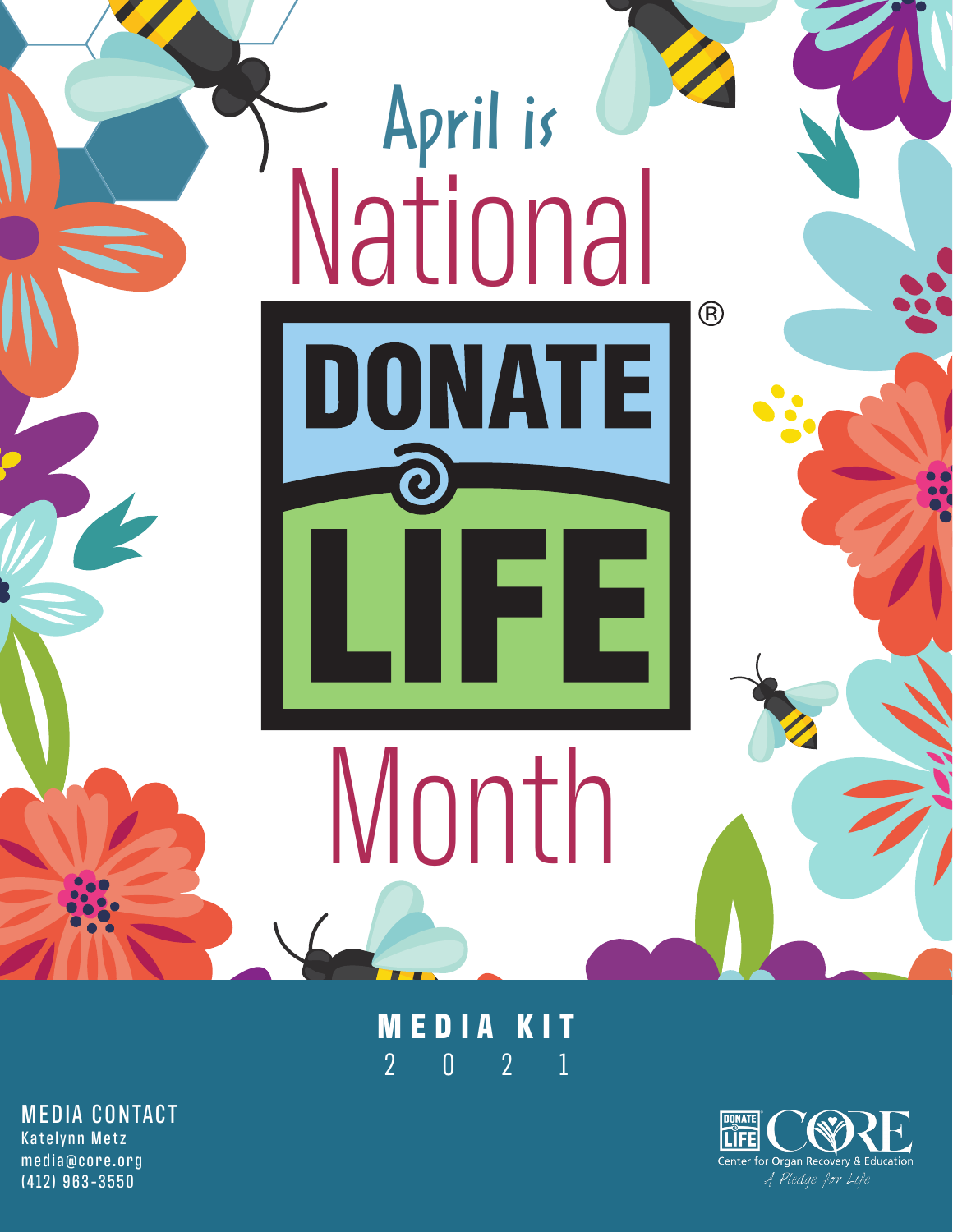# TIPS FOR REPORTERS

### OUR MISSION

To **Save** and **Heal** lives through donation.

#### OUR GOAL

Our hope is that, by fostering a greater understanding of donation and transplantation through stories in the media, we will register more organ donors, and in doing so, offer hope to those waiting for a life-saving transplant, while also honoring the truest heroes of donation: the donors and their families.

### CALLS TO ACTION

- Register as an organ donor today.
- Sign-up online at **registerme.org.**
- Check "yes" when you renew your license.
- Register by phone at 1-877-DONOR-PA.
- **#EveryoneCanGive**
- One organ donor can save eight lives.
- One tissue donor can heal 75 others.
- Tag us on social media **@COREDonateLife.**

### SUGGESTED COPY: ORGAN DONATION

- Nationally, more than 100,000 people are waiting for a life-saving organ transplant.
- Every day, someone local dies waiting for a life-saving organ transplant.
- Myths about donation keep people from registering as donors.
- Organ and tissue donation does not interfere with an open casket funeral.
- All major religions support donation for its humanity and compassion.
- Anyone can become a donor, not just people who are young or in perfect health.
- No matter what, doctors do everything to save a life, and they are never part of the transplant team.
- Each of us is more likely to need a transplant in our lifetime than we are to be a donor after we pass away.
- Diseases, like high blood pressure and diabetes, or even common viruses can destroy the body's organs.
- Too few people register as organ donors so very few organs are available for transplant.
- Would you want a second chance at life? Remember, if nobody gives, nobody gets.
- Registering takes away a major stressor from your family because they'll know exactly what you wanted.
- Donation would give your family a legacy they can find strength and comfort in, should the unthinkable happen.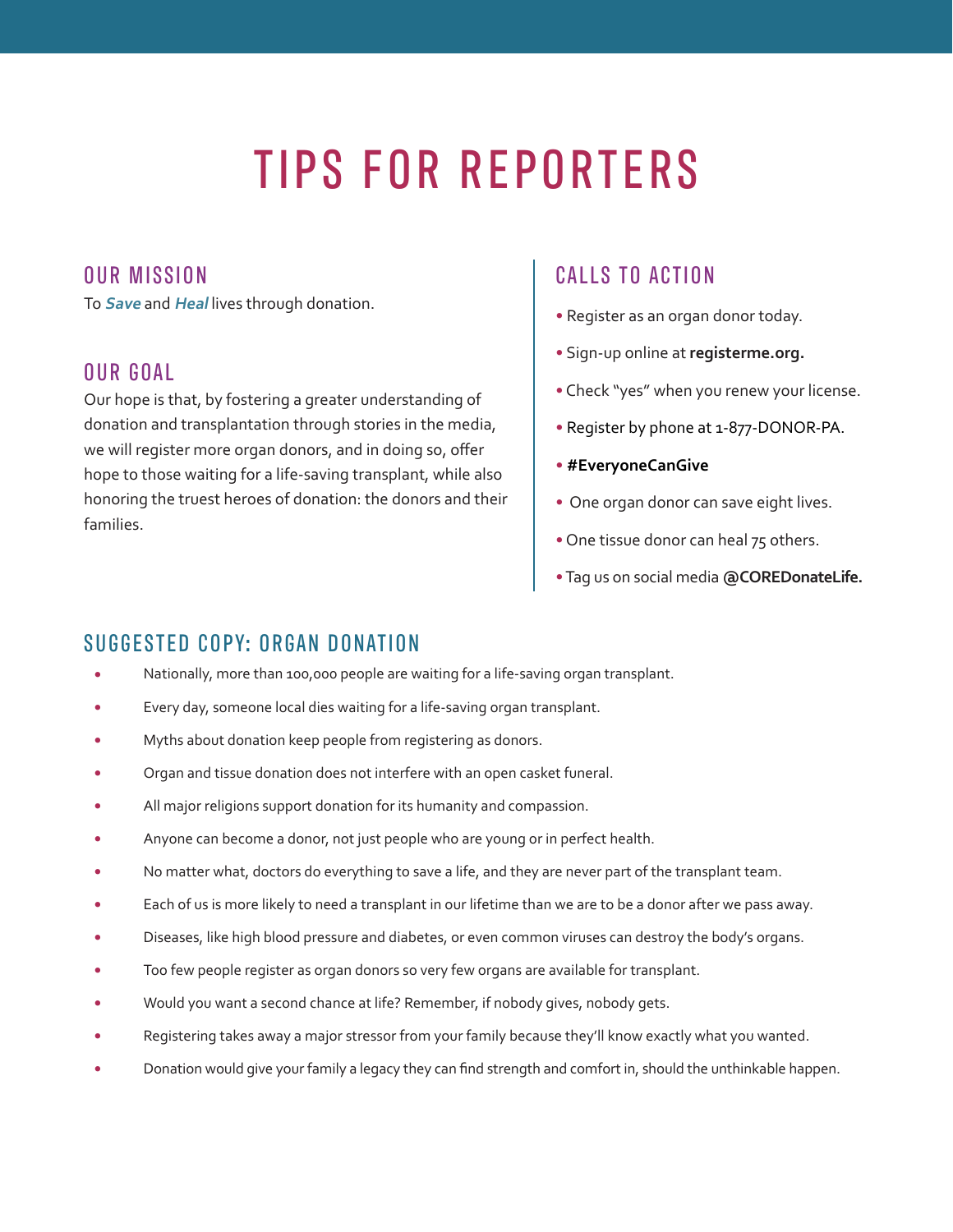# USING THE RIGHT WORDS

Language is very powerful; it can perpetuate misconceptions or offer a space for awareness. Help CORE foster a better understanding of donation and save lives by using the correct donation terminology.

In 2005, the Association of Organ Procurement Organizations (AOPO) standardized appropriate donation terminology. AOPO reasoned that avoiding words and phrases that cause concern among donor families and the general public would increase both understanding and acceptance of the donation process. This terminology is unanimously supported and used by the American Society of Transplantation (AST) and American Society of Transplant Surgeons (ASTS), and has been adopted by the American Journal of Transplantation.

To show respect and sensitivity to those who give the gift of life and their loved ones, we request that only appropriate terms be used when referring to organ, tissue and cornea donation.

ADPROPATE TERMS INAPPROPATE TERMS

| <b>APPRUP</b>                                                 | UAIFIFNWO UNAPPRUPRIAIF                       |
|---------------------------------------------------------------|-----------------------------------------------|
| "Recover" organs   "Harvest" organs                           |                                               |
|                                                               | "Recovery" of organs   "Harvesting" of organs |
| "Donation" of organs   "To harvest" organs                    |                                               |
| "Deceased" donation   "Cadaver" donation                      |                                               |
|                                                               | "Deceased" donor   "Cadaveric" donor          |
| "Mechanical" support or "Ventilated" support   "Life" support |                                               |
| Organs, tissue and corneas   "Body parts"                     |                                               |
| "Brain Death"   "Coma"                                        |                                               |
| "Enhanced" risk   "High" risk                                 |                                               |
|                                                               |                                               |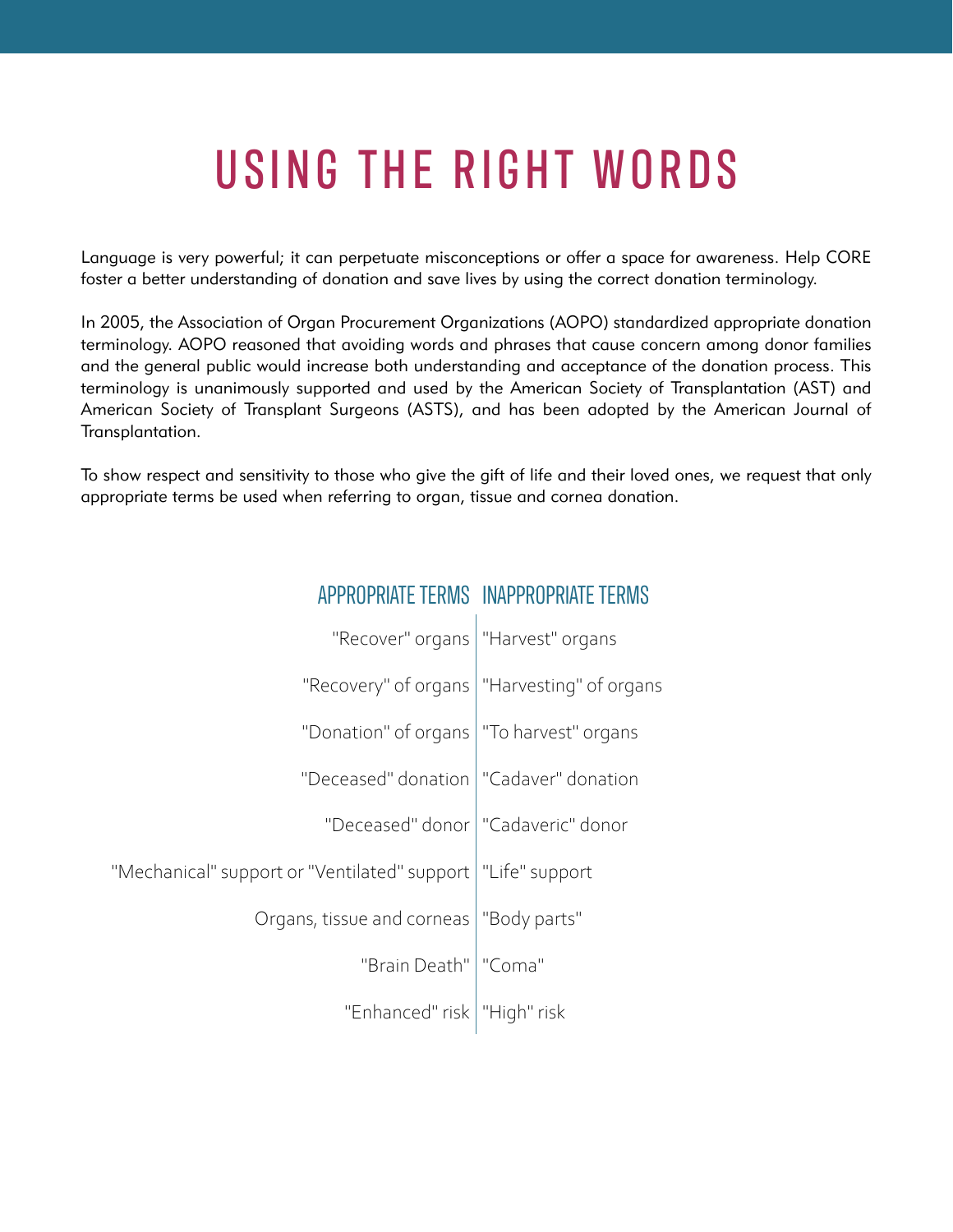## NUMBERS TO REMEMBER

### on average 11,000

the number of people who die annually who are considered medically suitable to donate organs, tissue and corneas; only a fraction donate.



the rate at which someone new is added to the organ transplant waiting list.





the number of people awaiting tissue and cornea transplants each day.



the number of people who will die each day without receiving a transplant.



the number of lives one individual can save as an organ donor.



the approximate number of people awaiting transplantation in western Pennsylvania and West Virginia.



the number of lives one individual can heal through tissue donation.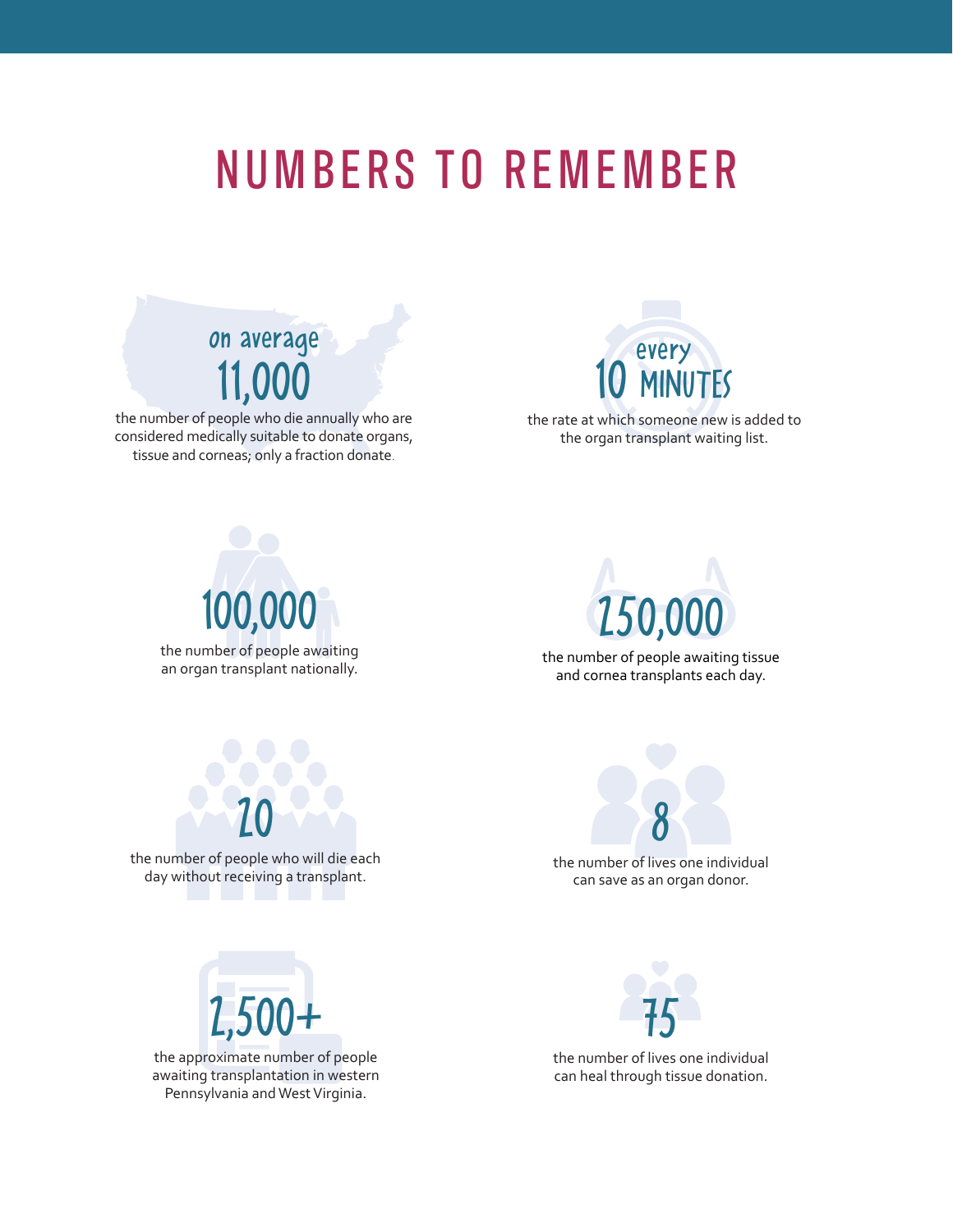# TELLING THE TRANSPLANT STORY

- 1. In language, tone and images used, be mindful and respectful. The Society of Professional Journalists (SPJ) Code of Ethics calls on reporters to "Do No Harm" by treating all story subjects as human beings deserving of respect and compassion. In accordance with this principle, we recommend against using imagery of operating rooms and surgical procedures as well as words like "cadaver" and phrases such as "pull the plug."
- 2. Don't use the stigmatizing or offensive words "harvest" or "harvesting;" instead, use "recover" or "organ recovery."
- 3. Refrain from using "life-support" in a story about donation. Because organ donation only occurs after all life-saving efforts have been exhausted, the proper term is "ventilated" or "artificial" support.
- 4. Organ donation is a rare and generous event. When a story on organ donation does not include a call to action to register as a donor or a mention of each donor's generous gift, the public is left with an overly simplistic understanding of organ donation.
- 5. Always conclude a donation/transplantation-related story with an opportunity for viewers, listeners and readers to register as an organ donor: "To register as an organ donor, please visit **registerme.org** or check the box at your next trip to the DMV."
- **6.** Most transplants don't happen without the generosity of a donor and a donor family who, amidst their grief, made the choice to give the gift of life. When reporting a story focused on an organ recipient, take the opportunity to honor the gift given: "This story is possible because of the generosity of an organ donor."
- 7. Recognize the media's role as the most visible source of organ donation information in the country and the responsibility that comes with your role. Actively share the hopeful message that organ donation saves lives and refrain from perpetuating myths that would keep people from registering as organ donors.
- 8. Rely only on donation and transplant professionals to provide technical details about donation and transplantation. A life-threatening injury or illness can be overwhelming for a family and the process of organ procurement is complex. It is not uncommon during these highly stressful times for family members of donors or recipients to not fully understand the many unfamiliar and complicated conversations, terminology and activities taking place in the hospital.
- 9. HIPAA laws require hospitals and CORE to obtain patients' expressed permission before releasing any information to media. Although we welcome stories that highlight donation's truest heroes, donors and their families, please understand that we have a duty to transplant recipients and donor families, who may find media attention intrusive and compounding of their grief. Also, the Radio Television Digital News Association (RTDNA) recommends that journalists ask themselves, "Does the public have a justifiable need to know or is this matter just one where some want to know?" as they balance this public need to know with an individual's right to HIPPA privacy.
- 10. Stories with sensationalized or inaccurate information are damaging to the public trust, to those awaiting transplantation, and to the honor of donors and donor families who have given the gift of life. If ever in doubt, contact media@core.org for more information or to talk to an expert.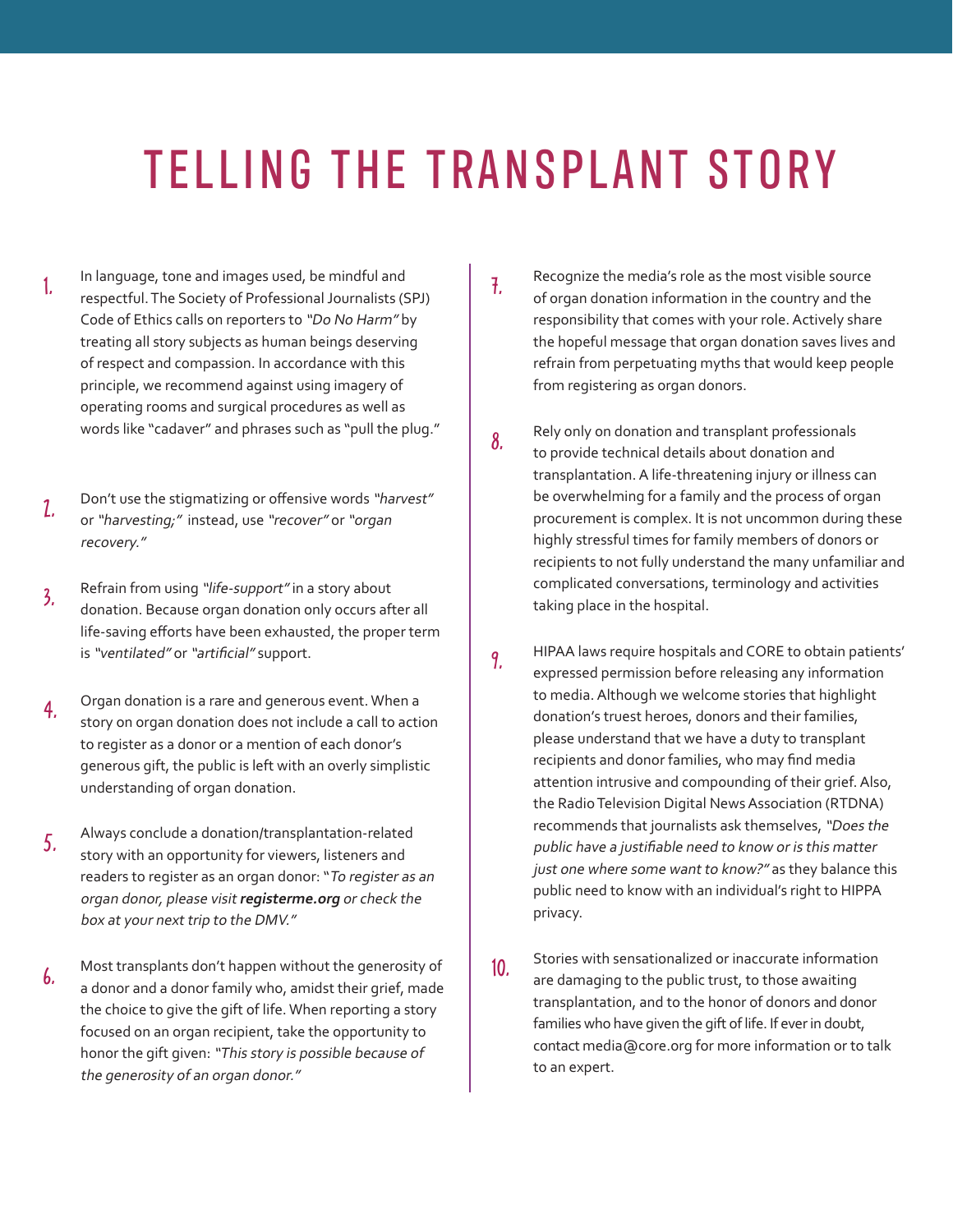# DISPELLING THE MYTHS

| <b>MYTH</b>                                                                                               | <b>FACT</b>                                                                                                                                                                                                                                                                                                                                                                                                                                |
|-----------------------------------------------------------------------------------------------------------|--------------------------------------------------------------------------------------------------------------------------------------------------------------------------------------------------------------------------------------------------------------------------------------------------------------------------------------------------------------------------------------------------------------------------------------------|
| If I'm in an accident and they find my<br>license, medical professionals will not<br>try to save my life. | When you go to the hospital for treatment, paramedics, nurses and doctors focus on<br>saving your life - not somebody else's. CORE is only notified after all life-saving efforts<br>have failed.                                                                                                                                                                                                                                          |
| Maybe I won't really be dead when they<br>recover my organs.                                              | Although it's a popular topic in the tabloids, in reality, people don't start to wiggle their<br>toes after they're declared dead. In fact, people who have agreed to organ donation are<br>given more tests (at no charge to their families) to determine that they're truly dead<br>than are those who haven't agreed to organ donation. Donation doesn't happen until<br>after brain death has been declared by a physician.            |
|                                                                                                           |                                                                                                                                                                                                                                                                                                                                                                                                                                            |
| There is no difference between brain<br>death and being in a coma.                                        | Brain death is pronounced when there is a lack of blood and oxygen flow to the brain.<br>Brain death is the medical, legal and moral determination of death. To verify brain death,<br>a series of tests are performed over a period of time, and more than one diagnosis is<br>required before the donor's family is presented with the opportunity to donate. There is<br>no recovery from brain death.                                  |
| My body will be mutilated and<br>disfigured if I would donate.                                            | Organ and tissue donation will not interfere with traditional funeral arrangements such<br>as an open casket. Doctors maintain the utmost respect for the donor and organs are<br>removed in a routine operation similar to other types of surgeries.                                                                                                                                                                                      |
| Organs go to people who didn't take<br>care of theirs.                                                    | Organs go to people who were born with or developed diseases that have caused organ<br>failure. Less than 5 percent of those waiting need a transplant because of their own<br>behaviors or choices. For those people, they must achieve and sustain sobriety before<br>they can be listed for a transplant.                                                                                                                               |
| I am too old to become an organ donor.                                                                    | No one is ever too old or too young to give the gift of life. Every potential donor is<br>evaluated on a case-by-case basis at the time of their death to determine which organs<br>and tissue are suitable for donation.                                                                                                                                                                                                                  |
| I am too sick to donate.                                                                                  | Few illnesses or conditions prevent someone from being a donor. People with diabetes,<br>heart disease, cancer, hepatitis and even HIV have saved lives through organ and tissue<br>donation. At the time of death, CORE reviews medical and social histories to determine<br>suitability for donation. Although someone may not be able to donate blood, it does not<br>always prevent the individual from donating organs and/or tissue. |
| My religion does not support donation.                                                                    | All major religions consider organ donation to be an individual decision, or support it<br>and see it as the final act of love and generosity toward others.                                                                                                                                                                                                                                                                               |
| Wealthy people are the only people who<br>receive transplants.                                            | Financial and celebrity status do not determine who receives a transplant. A national<br>computer network, maintained by the United Network for Organ Sharing (UNOS),<br>matches organs according to height, weight and blood type, followed by medical<br>urgency and then time accrued on the waiting list. Age, race, gender, religious affiliation<br>or financial status are not factors that determine who receives a transplant.    |
| My family will have to pay for costs<br>related to my donation.                                           | Donors and their families are not responsible for any costs related to donation. All costs<br>are incurred by the organ procurement organization.                                                                                                                                                                                                                                                                                          |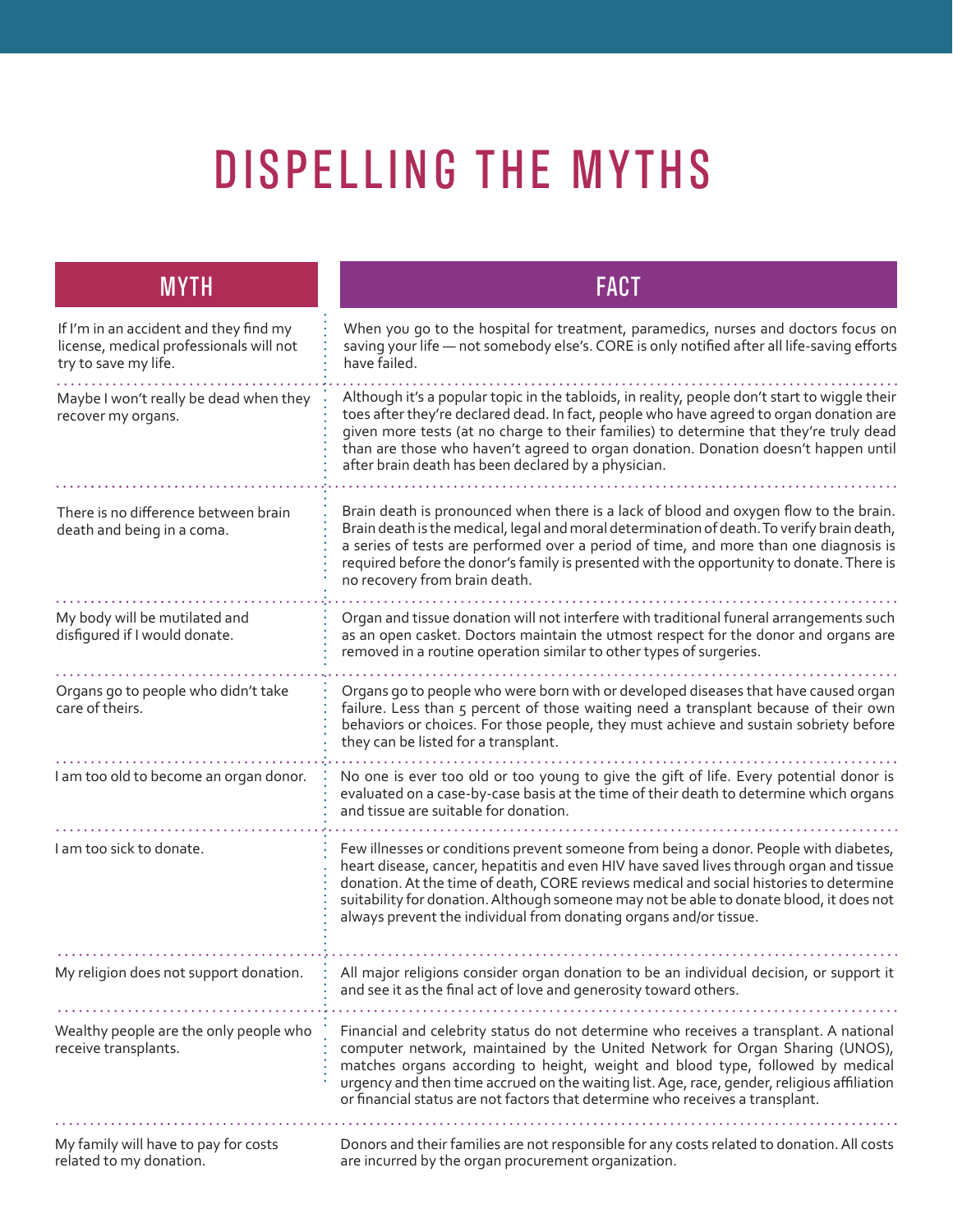# LIVING KIDNEY & LIVER DONATION

• Living kidney and living liver donation could eliminate up to 95% of the national transplant waiting list.

• Often, the living donor is a blood relative; however, anyone can be tested for eligibility. In fact, even if you're not a match for the person who you know who needs a transplant, you could be part of a donation chain, that would ultimately benefit the person to whom you'd like to donate.

• Of the 6,000 living donations that occur each year, about 25 percent of donors aren't biologically related to the recipient. In fact, the number of living donors who aren't related has nearly tripled over the last 20 years.

• To determine if you qualify to become a living donor, you will undergo an extensive transplant evaluation to assess your health. In the past, one requirement for living donation was that the transplant recipient and donor needed to be a blood group match. However, this is no longer important.

• Say you want to become a living donor for a loved one, but you're told you aren't a match. There's also the possibility of a paired exchange. A paired exchange matches incompatible donorrecipient pairs with another pair seeking a donation, allowing both recipients to receive a transplant from a compatible donor.

• Living donors made more than 6,500 transplants possible in 2021.



### CORE LIVING DONATION PROGRAM

CORE's Paired Kidney Donation Program uses a computer database to match donor/recipient pairs with others who are compatible.

Also, CORE operates an Altruistic Kidney Donation Program so that an anonymous kidney donor can have the opportunity to save the life of someone on the national transplant waiting list.

20 people will die today without receiving a life-saving organ transplant.